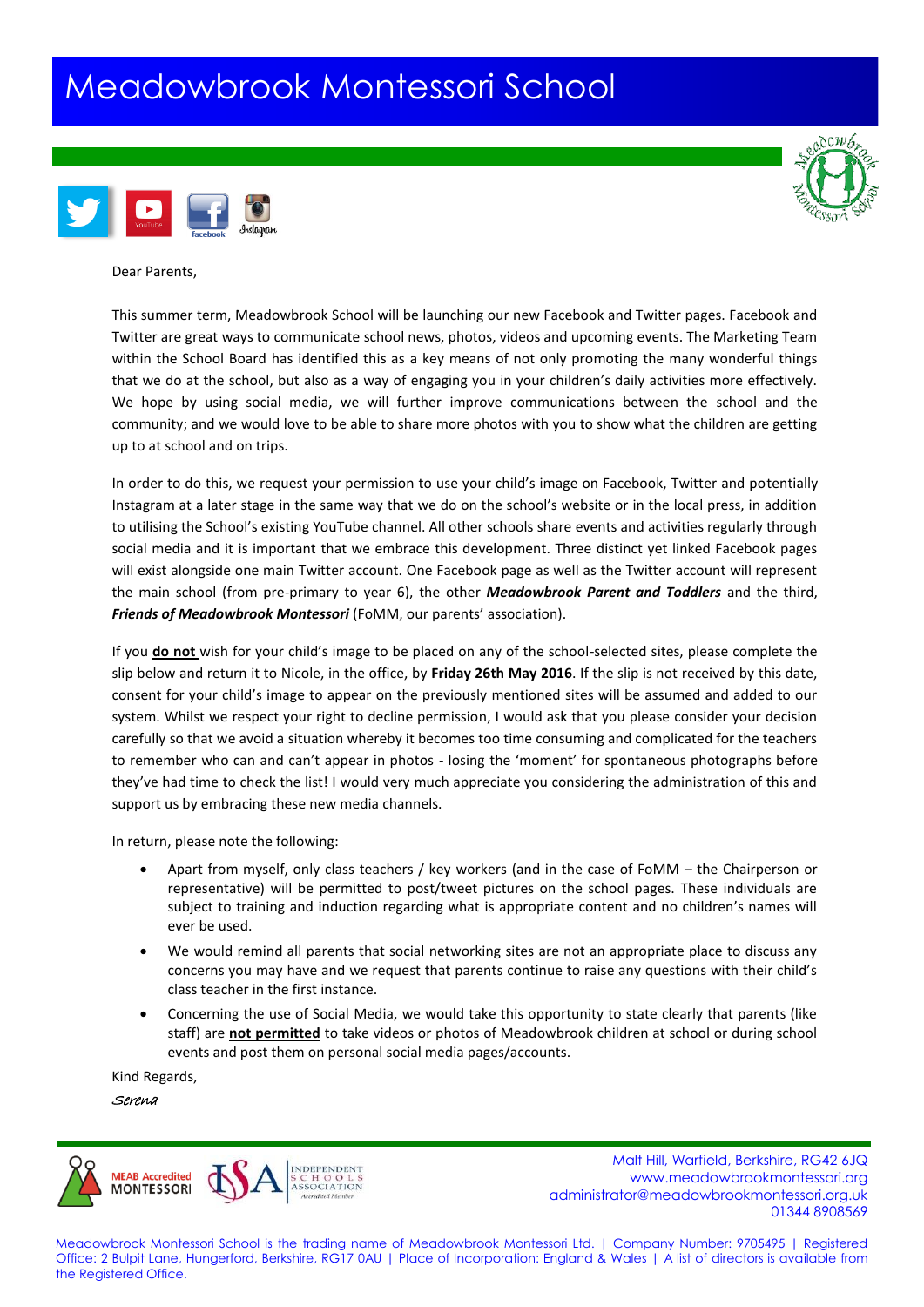## Meadowbrook Montessori School



I **DO NOT** give permission for my child's image to appear on Meadowbrook School's social media pages (these include Facebook, Twitter, Instagram, YouTube and the school's website).

| Child's Name | Class |
|--------------|-------|
| Signed       | Date  |

Print name



Malt Hill, Warfield, Berkshire, RG42 6JQ<br>MONTESSORI SCHOOLS www.meadowbrookmontessori.org<br>MONTESSORI ASSOCIATION www.meadowbrookmontessori.org [administrator@meadowbrookmontessori.org.uk](mailto:administrator@meadowbrookmontessori.org.uk) 01344 8908569

Meadowbrook Montessori School is the trading name of Meadowbrook Montessori Ltd. | Company Number: 9705495 | Registered Office: 2 Bulpit Lane, Hungerford, Berkshire, RG17 0AU | Place of Incorporation: England & Wales | A list of directors is available from the Registered Office.